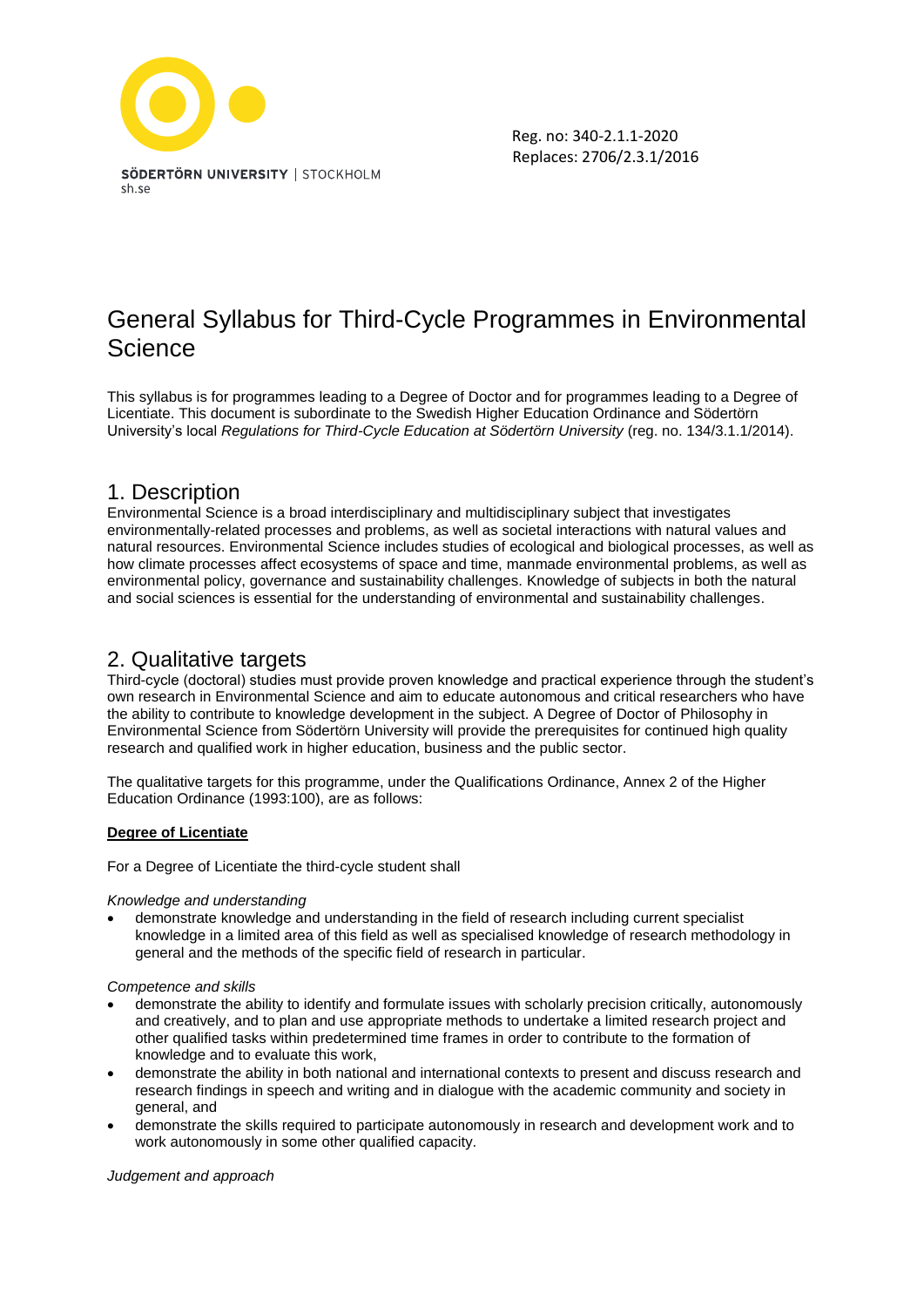- demonstrate the ability to make assessments of ethical aspects of their own research,
- demonstrate insight into the possibilities and limitations of science, its role in society and the responsibility of the individual for how it is used, and
- demonstrate the ability to identify their personal need for further knowledge and take responsibility for their academic development.

#### *Thesis*

• For a Degree of Licentiate the third-cycle student shall have been awarded a pass grade for a research thesis of at least 60 credits.

#### **Doctoral degree**

For the Degree of Doctor the third-cycle student shall

#### *Knowledge and understanding*

- demonstrate broad knowledge and systematic understanding of the research field as well as advanced and up-to-date specialised knowledge in a limited area of this field, and
- demonstrate familiarity with research methodology in general and the methods of the specific field of research in particular.

#### *Competence and skills*

- demonstrate the capacity for scholarly analysis and synthesis, as well for reviewing and assessing new and complex phenomena, issues and situations autonomously and critically,
- demonstrate the ability to identify and formulate issues with scholarly precision critically, autonomously, and creatively, and to plan and use appropriate methods to undertake research and other qualified tasks within predetermined timeframes and to review and evaluate such work,
- demonstrate through a documented research project the ability to make a significant contribution to the development of knowledge through their own research,
- demonstrate the ability in both national and international contexts to present and discuss research and research findings authoritatively in speech and writing and in dialogue with the academic community and society in general.
- demonstrate the ability to identify the need for further knowledge, and
- demonstrate the capacity to contribute to social development and support the learning of others both through research and education and through other qualified professional capacities.

#### *Judgement and approach*

- demonstrate intellectual autonomy, integrity and disciplinary rectitude as well as the ability to make assessments of research ethics, and
- demonstrate deep insight into the possibilities and limitations of knowledge, its role in society and the responsibility of the individual for how it is used.

#### *Thesis*

• For the Degree of Doctor the third-cycle student shall have been awarded a pass grade for a research thesis (doctoral thesis) of at least 120 credits.

# 3. Admission

#### **3.1 General**

Admission is to third-cycle (doctoral) education that is conducted as four years of full-time study and concludes the award of a doctoral degree. Admission may, in exceptional circumstances, be for only two years of full-time study that concludes the award of a Licentiate degree. Admission to third-cycle education that concludes with a Licentiate degree is to be considered an exception from the normal procedure. A doctoral student who has been admitted to a Licentiate programme and then applies to continue on a doctoral programme will be considered in competition with other applicants.

The announcement of vacant doctoral positions takes place nationally and internationally, preferably on fixed dates during the year and is dealt with by the Faculty Board. All announcements of vacant doctoral positions in Environmental Studies must be approved by the steering committee for doctoral education. In cases where the doctoral studentship is affiliated with the Baltic and East European Graduate School (BEEGS), a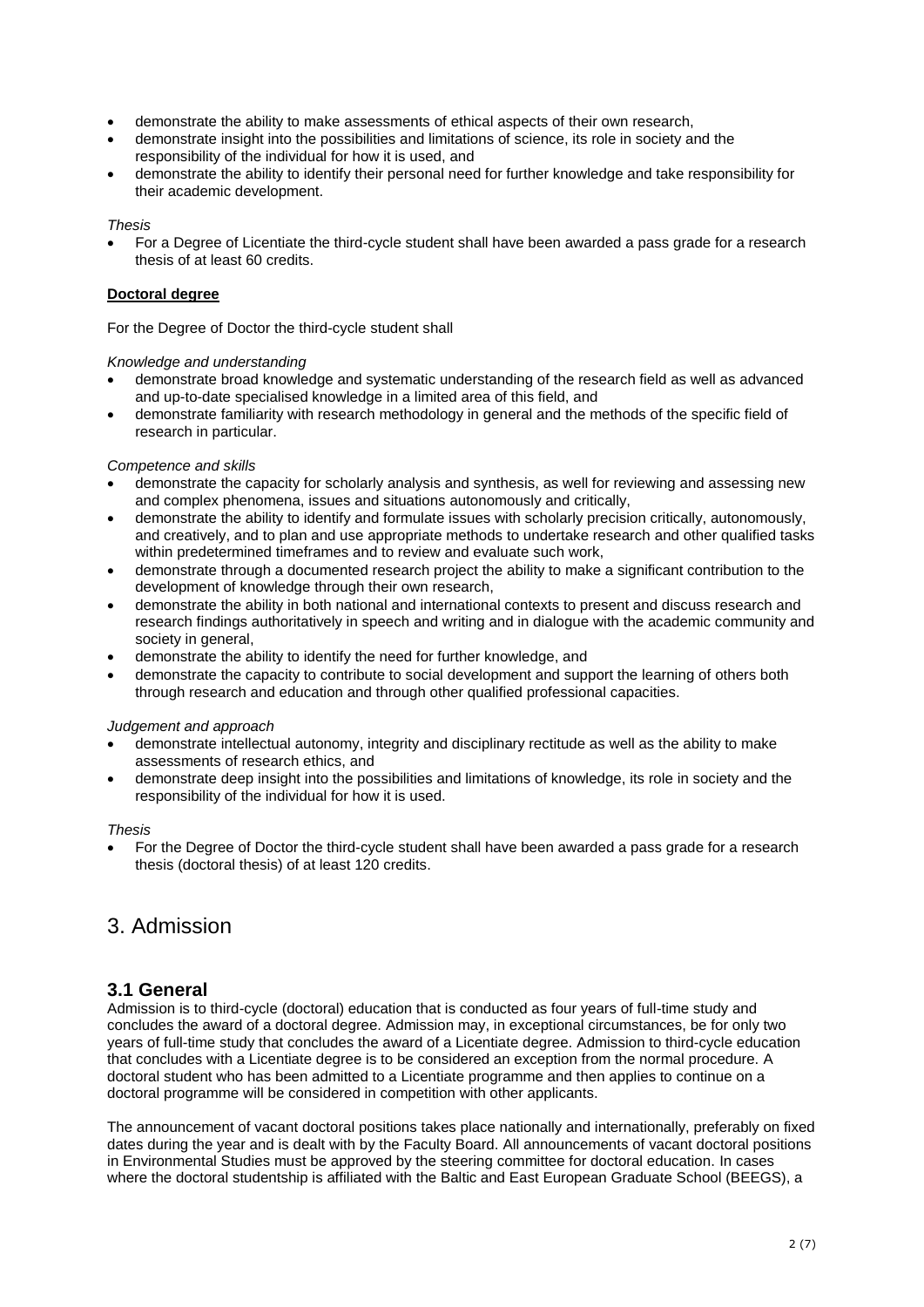representative from the Centre for Baltic and East European Studies (CBEES) is co-opted. Admission on a doctoral studentship is prepared by the subject of Environmental Science and Environmental Studies research area for doctoral education, which rank the applicants based on the selection criteria stated in the general syllabus. In cases where the doctoral studentship is financed via BEEGS, a representative from CBEES is co-opted to the evaluation process. The Faculty Board decides on admission or rejection based on the proposal put forward by the steering committee for Environmental Studies after the overall assessment of the application made by the subject of Environmental Science.

## **3.2 Entry requirements**

For admission to a third-cycle programme in Environmental Science, the applicant must fulfil both the basic and specific entry requirements and thus have the necessary skills to benefit from the third-cycle programme.

#### General entry requirements

General entry requirements (Chapter 7, Section 39 of the Higher Education Ordinance) for third-cycle education are met if the applicant

1. has been awarded a second-cycle qualification,

2. has satisfied the requirements for courses comprising at least 240 credits of which at least 60 credits were awarded in the second-cycle, or

3. acquired substantially equivalent knowledge in some other way in Sweden or abroad.

The higher education institution may permit an exemption from the general entry requirements for an individual applicant, if there are special grounds (Ordinance 2010:1064).

#### Specific entry requirements

The specific entry requirements are fulfilled by a student who has passed courses worth at least 90 credits, including a degree project worth at least 15 credits at second-cycle level, within Environmental Science or a related subject that is of central importance to the research area.

## **3.3 Selection**

The basis for selection among eligible applicants is the ability to benefit from third-cycle programmes. A Curriculum Vitae must be appended to the application, as well as the texts and other documents to which the applicant wishes to refer and, where relevant, a research plan for the proposed thesis. The application is assessed on the basis of the following overarching criteria:

1. the applicant's merits and competence,

2. the quality of the individually proposed research project,

3. the suitability and feasibility of the individually proposed research project as a doctoral project,

4. the funding plan,

5. whether issues of research ethics have been considered,

6. whether sufficient collected supervisory capacity exists to provide good and professional supervision and the relevant expertise.

The application will also be assessed on the following subject-specific criteria:

- autonomy and originality in the formulation of problems, analysis and presentation of previous work
- theoretical and methodological stringency in previous work and, where relevant, in the research plan or equivalent
- research experience or relevant professional activity in the field of Environmental Science
- good skills in the English language and any other languages that important for work on the thesis
- a multidisciplinary or interdisciplinary background relevant to Environmental Science
- communication and cooperation skills
- in association with admission to BEEGS, the research plan will also be assessed for its relevance to the graduate school's specific geographic area; its focus on the Baltic Sea region or Eastern Europe.

Priority may be given to the underrepresented gender in cases where applicants have equivalent merits. Before a decision is taken, the most suitable applicants will be interviewed by an assessment group consisting of representatives from the subject of Environmental Science with the area of Environmental **Studies**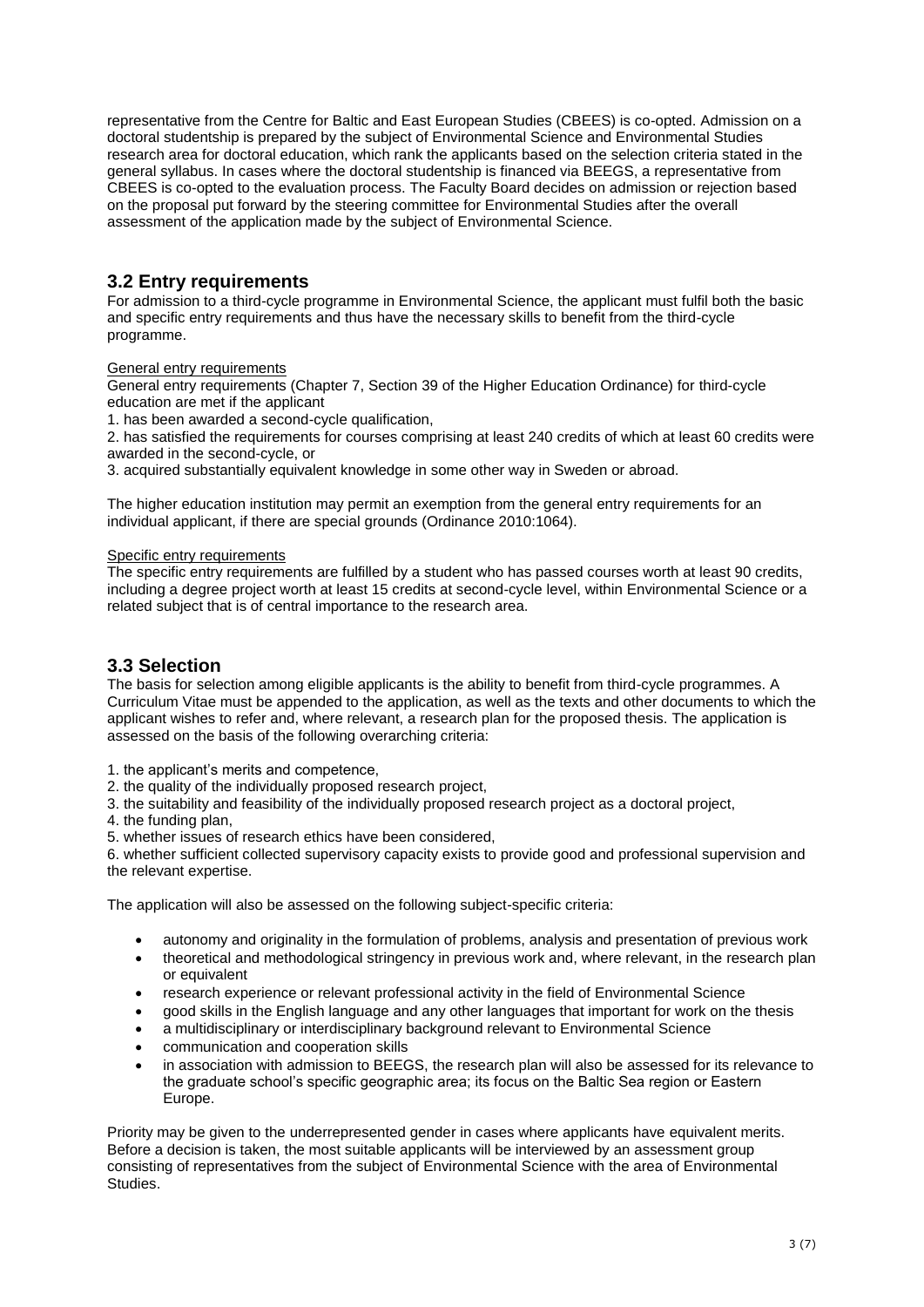The transfer of credits from previous studies may not take place during the admissions process, in order for it not to influence selection. Any credit transfer must always be initiated by the student and considered individually for each course in relation to the degree requirements for third-cycle programmes. Cases regarding credit transfers from previous studies and evaluated and decided upon by the steering committee for doctoral education.

## **3.4 Supervision**

Supervision at Södertörn University must be characterised by high quality and provide doctoral students with a good education. Supervision may include discussions about work and the manuscript, reading and discussion of working texts, text reviews, discussions about experiments, planning seminars and public defences. Supervision also includes drawing up and reviewing an individual study plan. Supervision must be provided continually and be needs-based. The supervisor and doctoral student must meet to review and plan studies at least once per semester.

The doctoral student normally has their workplace at Södertörn University. As soon as employment starts, a principal supervisor and an assistant supervisor are appointed by the head of school on the proposal of the subject and the steering group for Environmental Studies. The interdisciplinary nature of Environmental Studies may mean that the doctoral student will benefit from having additional assistant supervisors. The principal supervisor must be a professor or a researcher with docent-level expertise. The assistant supervisor(s) must be researchers with a doctoral degree. The principal supervisor and assistant supervisor(s) must have completed a course in third-cycle supervision or be assessed as having the equivalent expertise; at least one of the supervisors should be employed at Södertörn University. Supervisors from an academic school other than the one at which the doctoral student is employed must be offered access to the supervisory collegiate and equivalent bodies.

The doctoral student is entitled to supervision during the prescribed programme of 240 credits. At Södertörn University, supervision is normally compensated with a maximum of 480 clock hours for the entire period of study, which is divided between the principal supervisor and the assistant supervisor(s). More detailed terms for supervision and each supervisor's tasks must be stated in the doctoral student's individual study plan. A request to change supervisor must be sent to the head of school by the doctoral student.

# 4. Format of the programme

## **4.1 General**

The doctoral programme covers four years of full-time study, a total of 240 credits. It has one course-based section worth 60 credits and thesis work that is worth 180 credits. The doctoral student is also entitled to the award of a Degree of Licentiate (120 credits, of which 30 credits are from courses and 90 credits are for a thesis) as part of the third-cycle programme. In cases where a Licentiate degree is not awarded, the doctoral student must hold a seminar to mark the half-way point of their studies. Before the doctoral student's thirdcycle programme concludes with a public defence of the thesis, a seminar is held at which the supervisory collegiate are able to review the thesis. Where admission is to a Licentiate programme, a Degree of Licentiate is awarded.

The normal case is that studies are conducted on a full-time basis. However, the doctoral student may participate in the work of the academic school to a maximum of 20% of the total period of study; this is then compensated for with an equivalent extension to the period of study. In exceptional cases (e.g. projects with external parties) studies may be conducted on a part-time basis that is at least 50% of full-time. The period of study may be extended in exceptional circumstances. These may include sick leave, military service, positions of trust with union organisations and parental leave.

## **4.2 Individual study plan and funding plan**

The individual study plan must be drawn up when the doctoral student starts their employment, and must be approved by the steering committee for doctoral education no later than five months after this date. The Faculty Board is sent the written decision for information purposes. The individual study plan is drawn up in consultation between the doctoral student and their principal supervisor; it must clarify all the parties' obligations, specific targets for the doctoral student and the scope of the supervision.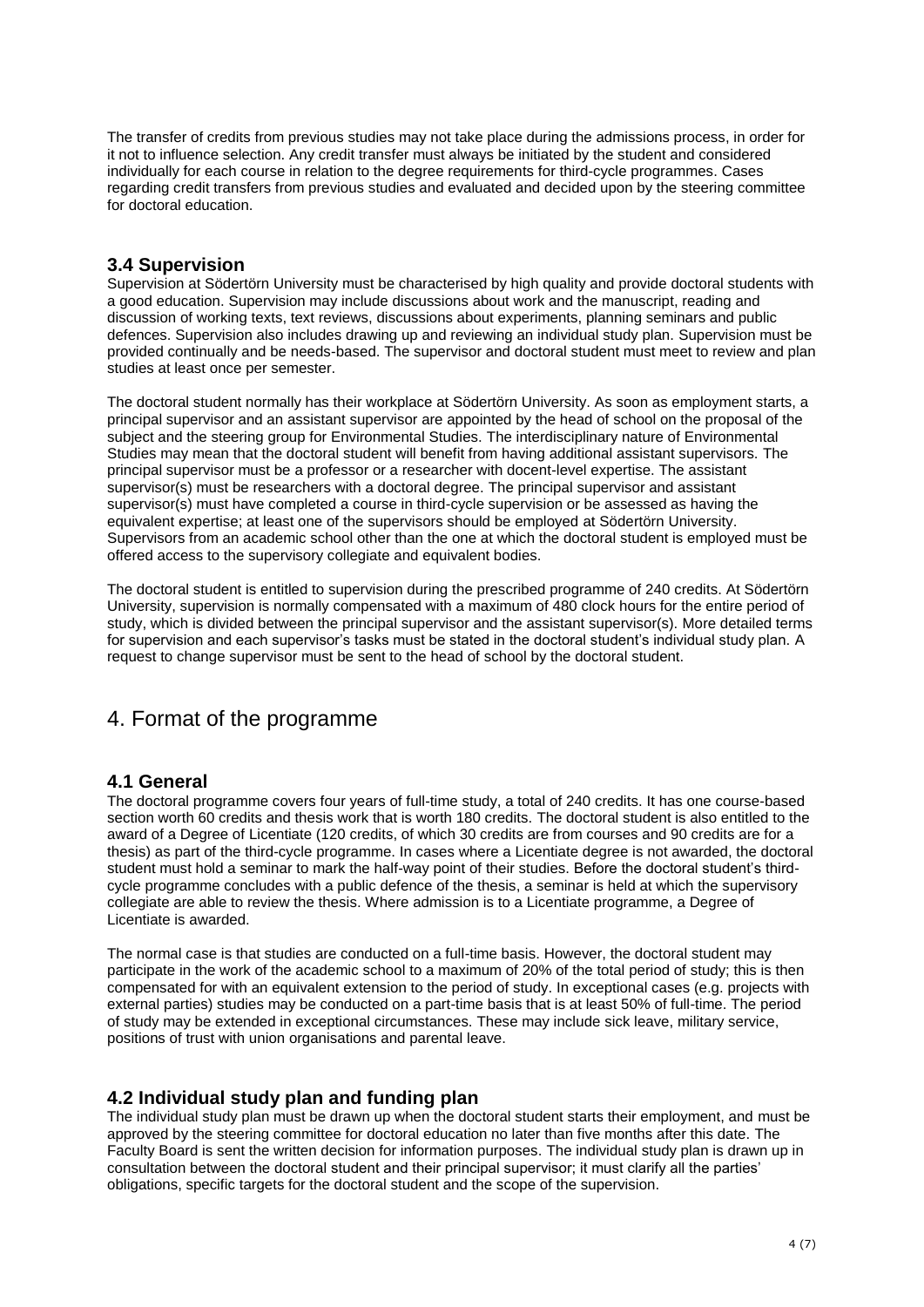A funding plan must be appended to the individual study plan to clarify the financial responsibility for the doctoral student's entire period of study. The head of school must ensure that a funding plan that covers the entire period of study is drawn up before a decision is taken about admission. The funding plan describes the financing for third-cycle studies, both variable and fixed resources, semester by semester. In general, for students with a funding source other than Södertörn University, an agreement must be signed with the party providing the funding (company, public authority, other higher education institution, etc.). In cases where funding is provided through employment with another employer, the manager of that organisation must approve the entire study plan and thus certify that third-cycle studies can take place as described.

The individual study plan must be reviewed annually; the doctoral student must submit a signed account of the previous semester and a detailed plan for their continuing third-cycle studies. The steering committee for doctoral education approves the presentation of the review and revision. The Faculty Board is informed in the form of a memorandum. After revising the individual study plan, the doctoral student and principal supervisor must confirm in writing that they have received any changes made, by signing the new version. In the intervening semester, the supervisor and doctoral student update the individual study plan and report to the steering committee for doctoral education if there are considerable deviations or problems. The steering committee for doctoral education sends this in writing to the Faculty Board and the relevant head of school for information purposes.

Validated, reviewed and revised individual study plans are kept in the university's central archive. This is done by the relevant administrative function at the academic school at which the steering committee is located. The first individual study plan that is drawn up must be registered (a unique registration number for each doctoral student) and must follow all the reviews and revisions to the study plan.

Significant deviations from the individual study plan may entail the doctoral student being expelled from access to university resources. The principal supervisor must, in association with the Faculty Board's review of the individual study plan, assess whether the doctoral student is following the individual study plan. Written notice is given of any deviations and these must be investigated without delay. If the deviation is significant and continues during the subsequent semester, it must be reported in writing to the head of school and director of studies. The head of school must give the doctoral student the opportunity to make a written statement regarding the supervisor's report, and then decide whether a proposal for the withdrawal of resources will be submitted to the Faculty Board. The supervisor's report and the doctoral student's statement must be appended to the proposal to withdraw resources, which must be motivated. The vicechancellor is obliged to decide on the withdrawal of resources and to provide the doctoral student with instructions as to how they can appeal the decision to the Higher Education Appeals Board. An application to regain the right to supervision and other resources shall be submitted to the head of school, who transfers the case and their own statement to the vice-chancellor for a decision.

## **4.3 Thesis**

Within the scope of the third-cycle programme, the student shall write a scholarly work that is published in the form of a doctoral or Licentiate thesis. This publication must present the doctoral student's ability to perform the described research task to a satisfactory scholarly level and in an autonomous manner. The doctoral/Licentiate thesis must be of a quality that is equivalent to the requirements for publication in a recognised academic journal with a review process.

#### *Doctoral thesis*

The thesis is worth 180 credits. The thesis shall either be a unified piece of scholarly work (monograph thesis) or a compilation of academic works to which a summarising discussion has been added (compilation thesis). It is the scholarly quality and the doctoral student's autonomous contribution to knowledge development that is assessed, not the number of articles in the thesis. The articles may have been coauthored, but the doctoral student's individual efforts must then be clarified in the summarising chapter. The doctoral thesis should be written in Swedish, Norwegian, Danish or English. If the doctoral student intends to use a language in the thesis that deviates from these guidelines, an application for this must be submitted to the Faculty Board. A thesis that is not written in English should include a summary in English. An abstract in English is to be appended to the thesis. If a thesis has been written in a language other than Swedish, Norwegian or Danish, it should include a summary in Swedish.

#### *Licentiate thesis*

The thesis is worth 90 credits. The Licentiate thesis shall be a monograph or a summary of one to two scholarly articles. If the articles have been co-authored the student's individual contributions must be described in the summary.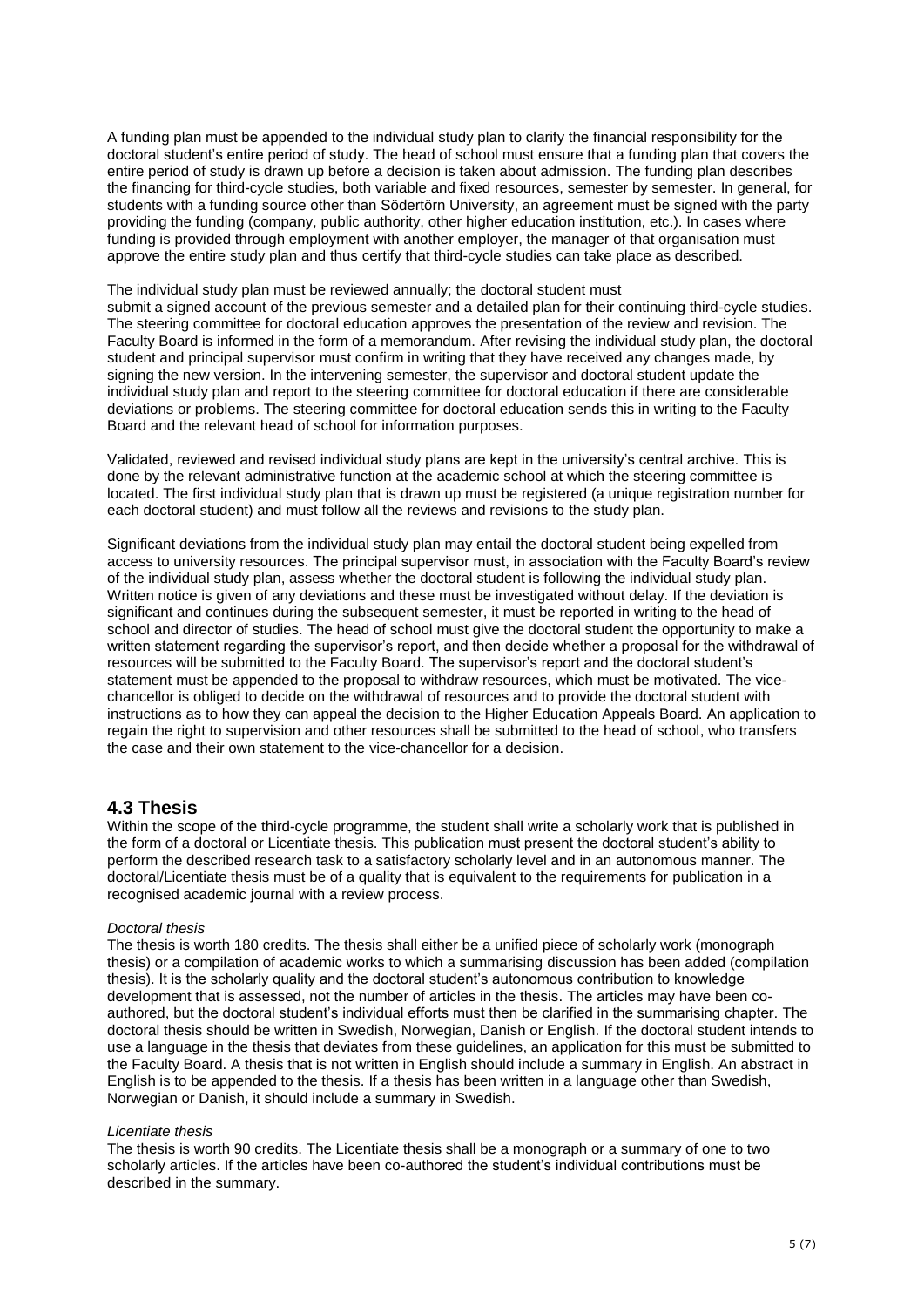## **4.4 Courses**

The courses are provided by Södertörn University or other higher education institutions. There should be a written syllabus which states the intended course learning outcomes, content and credits. For courses studied at other higher education institutions, the Director of Doctoral Studies for Environmental Science decides the number of credits to be transferred to the doctoral student. The courses are divided into obligatory and elective courses.

#### *Degree of Doctor*

The Degree of Doctor has one course-based section that is worth 60 credits. Obligatory courses in Environmental Science are:

- Research Design and Methodology in Environmental Studies, 7.5 credits
- Thesis Essay in Environmental Science, 7.5 credits
- For doctoral students who teach and have not previously gained the equivalent educational skills, there is a basic educational course of no more than 7.5 credits.
- Introductory course: Contemporary Research into the Baltic Sea Region and Eastern Europe, 7.5 credits (obligatory only for doctoral students at BEEGS)

Courses that are part of the doctoral student's programme must be specified in the individual study plan.

#### *Degree of Licentiate*

Admission to third-cycle programmes for the purpose of earning a Degree of Licentiate must be seen as an exception from the normal procedure and should therefore be considered with special care. Decisions regarding this are taken by the Faculty Board and may not be delegated. A doctoral student who has been admitted to a Licentiate programme and then applies to continue on a doctoral programme will be considered in competition with other applicants.

The Degree of Licentiate has one course-based section that is worth 30 credits. Obligatory courses in Environmental Science are:

- Research Design and Methodology in Environmental Studies, 7.5 credits
- Introductory course: Contemporary Research into the Baltic Sea Region and Eastern Europe, 7.5 credits (obligatory only for doctoral students at BEEGS)

Courses that are part of the Licentiate student's programme must be specified in the individual study plan.

# 5. Qualification requirements

In order to graduate, the doctoral student must receive a Pass grade on the courses and on the doctoral/Licentiate thesis. The director of doctoral studies for Environmental Science checks and approves, with the help of the principal supervisor, that all formal requirements for the award of a doctoral or Licentiate degree have been fulfilled.

#### *Degree of Doctor*

The doctoral thesis must be presented and defended orally in public. The scholarly quality of the thesis is reviewed by an external reviewer who is responsible for a thorough discussion, as well as by an examining committee. The external reviewer must be someone who does not work at Södertörn University, unless there are exceptional circumstances (primarily reasons of expertise).

The chairman of the public defence, external reviewer and examining committee are appointed by the Faculty Board according to a proposal from the area of Environmental Studies. The members of the examining committee are each asked to inform the university in writing, at least six weeks before the public defence, if the doctoral student is advised not to publicly defend the thesis and, if so, the reasons for this. The doctoral student must immediately be informed of such a decision.

A doctoral thesis is graded as either Pass or Fail, which is decided by the examining committee at the meeting immediately following the public defence; consideration is paid to both the content and the oral defence of the thesis.

#### *Degree of Licentiate*

The Licentiate thesis is presented orally at a public seminar that is led by an examiner. The board for the area of Environmental Studies appoints an examiner from the subject with docent-level expertise, as well as